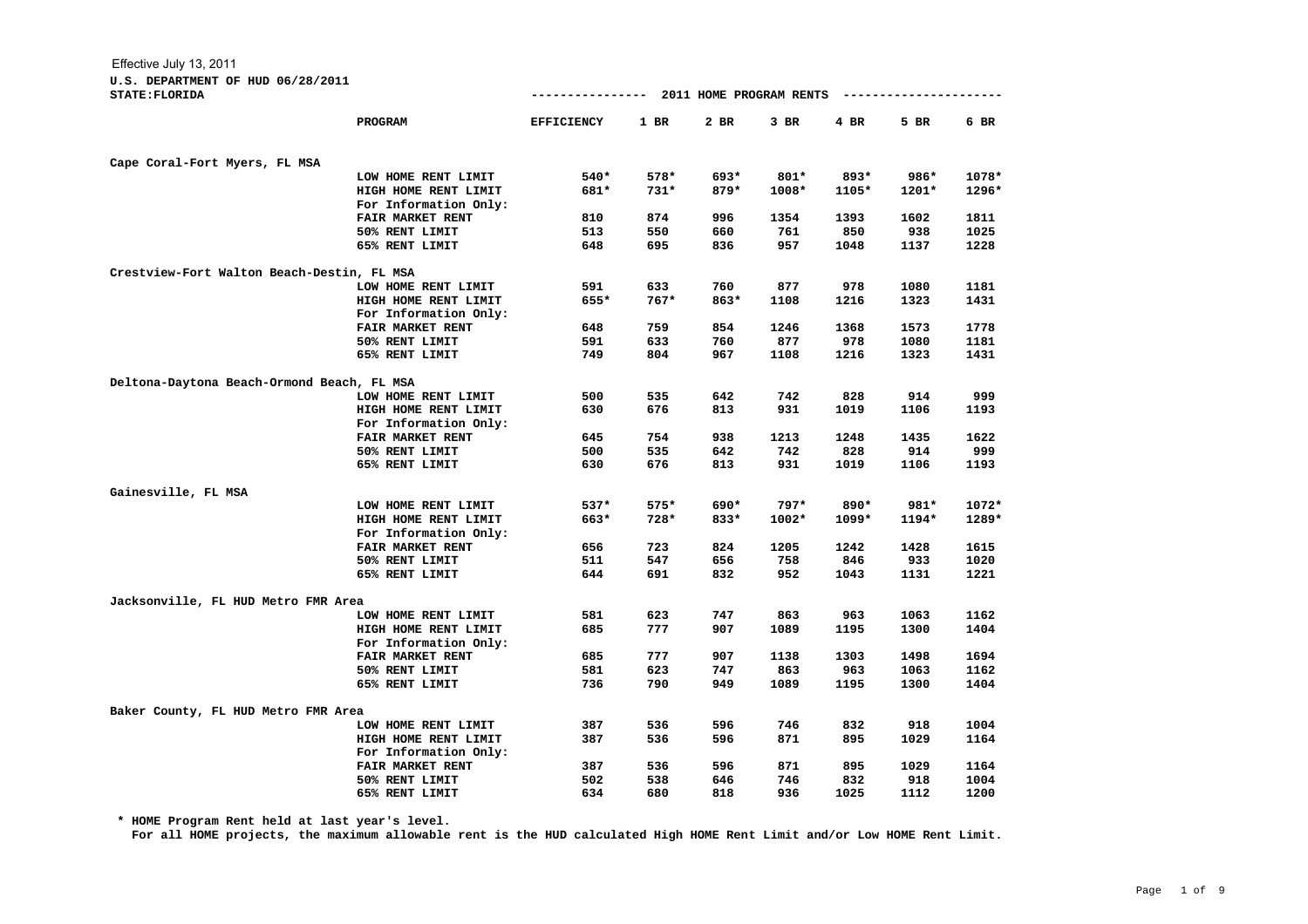| <b>STATE: FLORIDA</b>                             |                         |                   |        |         |         |         | ---------------------- |         |
|---------------------------------------------------|-------------------------|-------------------|--------|---------|---------|---------|------------------------|---------|
|                                                   | PROGRAM                 | <b>EFFICIENCY</b> | $1$ BR | 2 BR    | $3$ BR  | 4 BR    | 5 BR                   | 6 BR    |
| Lakeland-Winter Haven, FL MSA                     |                         |                   |        |         |         |         |                        |         |
|                                                   | LOW HOME RENT LIMIT     | 471               | 505    | 606     | 700     | 781     | 861                    | 941     |
|                                                   | HIGH HOME RENT LIMIT    | 593               | 636    | 766     | 875     | 956     | 1037                   | 1117    |
|                                                   | For Information Only:   |                   |        |         |         |         |                        |         |
|                                                   | FAIR MARKET RENT        | 674               | 744    | 857     | 1087    | 1275    | 1466                   | 1658    |
|                                                   | 50% RENT LIMIT          | 471               | 505    | 606     | 700     | 781     | 861                    | 941     |
|                                                   | 65% RENT LIMIT          | 593               | 636    | 766     | 875     | 956     | 1037                   | 1117    |
| Fort Lauderdale, FL HUD Metro FMR Area            |                         |                   |        |         |         |         |                        |         |
|                                                   | LOW HOME RENT LIMIT     | 693*              | $743*$ | $891*$  | $1030*$ | $1148*$ | $1268*$                | 1386*   |
|                                                   | HIGH HOME RENT LIMIT    | 881*              | $946*$ | $1137*$ | 1305*   | $1436*$ | $1567*$                | $1697*$ |
|                                                   | For Information Only:   |                   |        |         |         |         |                        |         |
|                                                   | FAIR MARKET RENT        | 956               | 1069   | 1285    | 1777    | 2256    | 2594                   | 2933    |
|                                                   | 50% RENT LIMIT          | 660               | 706    | 847     | 979     | 1092    | 1205                   | 1317    |
|                                                   | 65% RENT LIMIT          | 838               | 899    | 1081    | 1239    | 1363    | 1485                   | 1607    |
| Miami-Miami Beach-Kendall, FL HUD Metro FMR Area  |                         |                   |        |         |         |         |                        |         |
|                                                   | LOW HOME RENT LIMIT     | $616*$            | 660*   | 791*    | $914*$  | $1020*$ | $1125*$                | 1230*   |
|                                                   | HIGH HOME RENT LIMIT    | 780*              | 838*   | $1007*$ | 1155*   | $1269*$ | 1381*                  | 1494*   |
|                                                   | For Information Only:   |                   |        |         |         |         |                        |         |
|                                                   | <b>FAIR MARKET RENT</b> | 862               | 976    | 1184    | 1514    | 1770    | 2036                   | 2301    |
|                                                   | 50% RENT LIMIT          | 603               | 646    | 776     | 897     | 1001    | 1104                   | 1207    |
|                                                   | 65% RENT LIMIT          | 765               | 821    | 988     | 1132    | 1244    | 1354                   | 1464    |
| West Palm Beach-Boca Raton, FL HUD Metro FMR Area |                         |                   |        |         |         |         |                        |         |
|                                                   | LOW HOME RENT LIMIT     | 666               | 713    | 856     | 989     | 1103    | 1218                   | 1331    |
|                                                   | HIGH HOME RENT LIMIT    | 846               | 908    | 1092    | 1252    | 1378    | 1501                   | 1625    |
|                                                   | For Information Only:   |                   |        |         |         |         |                        |         |
|                                                   | FAIR MARKET RENT        | 944               | 1106   | 1306    | 1847    | 1903    | 2188                   | 2474    |
|                                                   | 50% RENT LIMIT          | 666               | 713    | 856     | 989     | 1103    | 1218                   | 1331    |
|                                                   | 65% RENT LIMIT          | 846               | 908    | 1092    | 1252    | 1378    | 1501                   | 1625    |
| Naples-Marco Island, FL MSA                       |                         |                   |        |         |         |         |                        |         |
|                                                   | LOW HOME RENT LIMIT     | 633*              | 678*   | $813*$  | 940*    | $1048*$ | $1157*$                | 1265*   |
|                                                   | HIGH HOME RENT LIMIT    | 803*              | 861*   | 1036*   | 1189*   | 1306*   | 1422*                  | $1539*$ |
|                                                   | For Information Only:   |                   |        |         |         |         |                        |         |
|                                                   | <b>FAIR MARKET RENT</b> | 909               | 1042   | 1173    | 1458    | 1518    | 1746                   | 1973    |
|                                                   | 50% RENT LIMIT          | 628               | 673    | 808     | 933     | 1041    | 1149                   | 1256    |
|                                                   | 65% RENT LIMIT          | 798               | 856    | 1028    | 1179    | 1296    | 1411                   | 1527    |
| North Port-Bradenton-Sarasota, FL MSA             |                         |                   |        |         |         |         |                        |         |
|                                                   | LOW HOME RENT LIMIT     | $572*$            | $613*$ | $736*$  | 850*    | $948*$  | $1046*$                | $1144*$ |
|                                                   | HIGH HOME RENT LIMIT    | $724*$            | $777*$ | $934*$  | $1071*$ | 1175*   | 1278*                  | 1382*   |
|                                                   | For Information Only:   |                   |        |         |         |         |                        |         |
|                                                   | FAIR MARKET RENT        | 843               | 923    | 1111    | 1419    | 1559    | 1793                   | 2027    |
|                                                   | 50% RENT LIMIT          | 567               | 608    | 730     | 842     | 940     | 1037                   | 1134    |
|                                                   | 65% RENT LIMIT          | 718               | 770    | 926     | 1061    | 1164    | 1266                   | 1368    |

**\* HOME Program Rent held at last year's level.**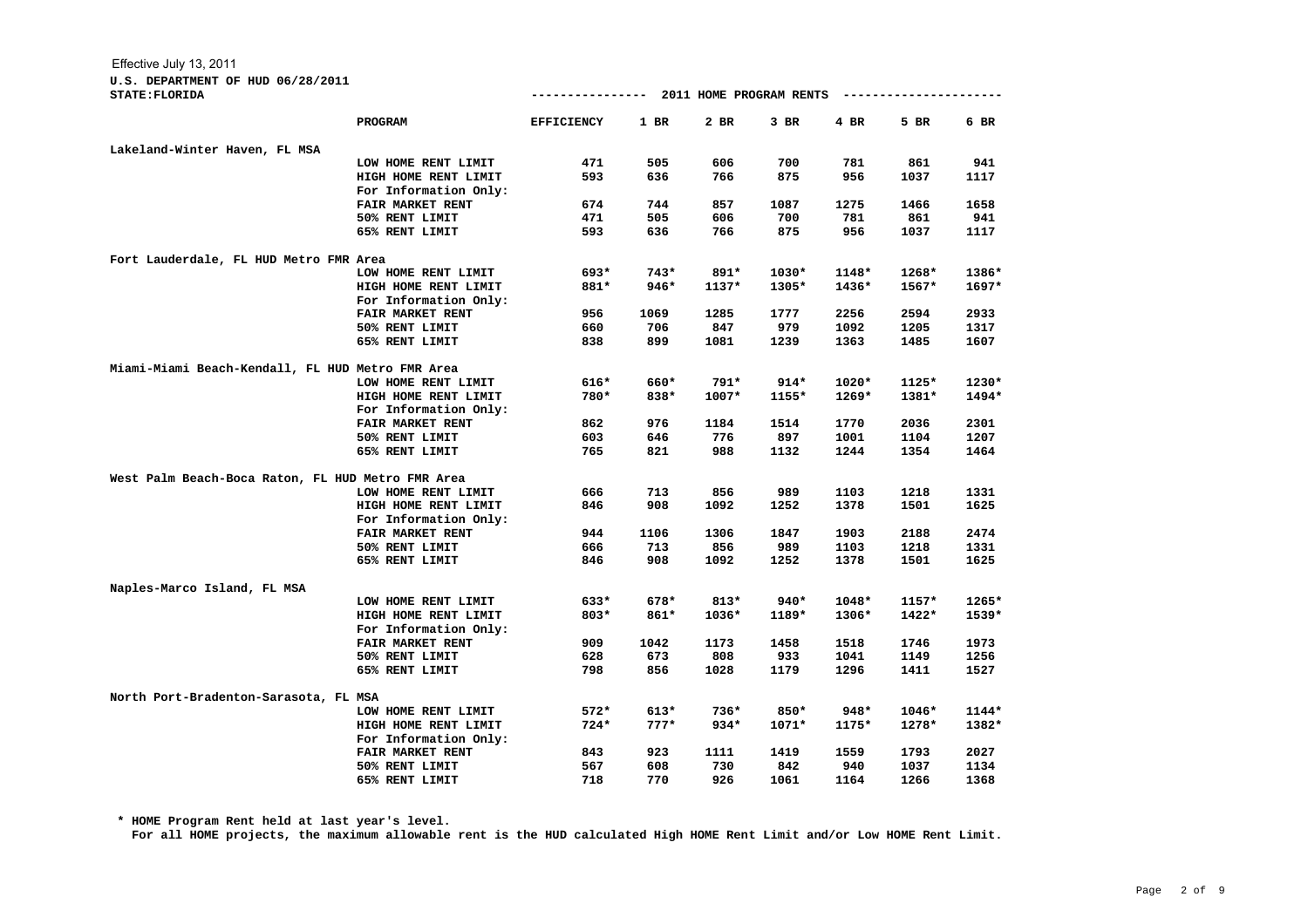| <b>STATE: FLORIDA</b>                            |                         |                   |        |        |         |        | ------------------- |         |
|--------------------------------------------------|-------------------------|-------------------|--------|--------|---------|--------|---------------------|---------|
|                                                  | <b>PROGRAM</b>          | <b>EFFICIENCY</b> | $1$ BR | 2 BR   | $3$ BR  | $4$ BR | 5 BR                | 6 BR    |
| Ocala, FL MSA                                    |                         |                   |        |        |         |        |                     |         |
|                                                  | LOW HOME RENT LIMIT     | 437               | 468    | 562    | 648     | 723    | 798                 | 873     |
|                                                  | HIGH HOME RENT LIMIT    | 549               | 589    | 709    | 810     | 884    | 957                 | 1030    |
|                                                  | For Information Only:   |                   |        |        |         |        |                     |         |
|                                                  | FAIR MARKET RENT        | 648               | 667    | 783    | 1028    | 1059   | 1218                | 1377    |
|                                                  | 50% RENT LIMIT          | 437               | 468    | 562    | 648     | 723    | 798                 | 873     |
|                                                  | 65% RENT LIMIT          | 549               | 589    | 709    | 810     | 884    | 957                 | 1030    |
| Orlando-Kissimmee-Sanford, FL MSA                |                         |                   |        |        |         |        |                     |         |
|                                                  | LOW HOME RENT LIMIT     | 537*              | 575*   | 690*   | $797*$  | 890*   | 981*                | 1072*   |
|                                                  | HIGH HOME RENT LIMIT    | 678*              | 728*   | 876*   | $1002*$ | 1099*  | 1194*               | 1289*   |
|                                                  | For Information Only:   |                   |        |        |         |        |                     |         |
|                                                  | <b>FAIR MARKET RENT</b> | 795               | 865    | 988    | 1237    | 1456   | 1674                | 1893    |
|                                                  | 50% RENT LIMIT          | 511               | 547    | 656    | 758     | 846    | 933                 | 1020    |
|                                                  | 65% RENT LIMIT          | 644               | 691    | 832    | 952     | 1043   | 1131                | 1221    |
| Palm Bay-Melbourne-Titusville, FL MSA            |                         |                   |        |        |         |        |                     |         |
|                                                  | LOW HOME RENT LIMIT     | $551*$            | 590*   | 708*   | $818*$  | $912*$ | $1006*$             | 1100*   |
|                                                  | HIGH HOME RENT LIMIT    | 636*              | 748*   | 899*   | 1030*   | 1129*  | $1227*$             | 1326*   |
|                                                  | For Information Only:   |                   |        |        |         |        |                     |         |
|                                                  | <b>FAIR MARKET RENT</b> | 629               | 770    | 907    | 1222    | 1362   | 1566                | 1771    |
|                                                  | 50% RENT LIMIT          | 523               | 561    | 673    | 777     | 867    | 957                 | 1046    |
|                                                  | 65% RENT LIMIT          | 661               | 710    | 854    | 978     | 1071   | 1163                | 1256    |
| Palm Coast, FL MSA                               |                         |                   |        |        |         |        |                     |         |
|                                                  | LOW HOME RENT LIMIT     | $517*$            | 554*   | 665*   | 768*    | $857*$ | 946*                | $1034*$ |
|                                                  | HIGH HOME RENT LIMIT    | 653*              | $701*$ | $843*$ | $965*$  | 1056*  | $1147*$             | 1238*   |
|                                                  | For Information Only:   |                   |        |        |         |        |                     |         |
|                                                  | FAIR MARKET RENT        | 692               | 798    | 1004   | 1406    | 1499   | 1724                | 1949    |
|                                                  | 50% RENT LIMIT          | 512               | 548    | 658    | 760     | 848    | 936                 | 1023    |
|                                                  | 65% RENT LIMIT          | 646               | 694    | 834    | 955     | 1046   | 1136                | 1226    |
| Panama City-Lynn Haven-Panama City Beach, FL MSA |                         |                   |        |        |         |        |                     |         |
|                                                  | LOW HOME RENT LIMIT     | 503               | 539    | 647    | 747     | 833    | 920                 | 1006    |
|                                                  | HIGH HOME RENT LIMIT    | 635               | 682    | $815*$ | 939     | 1028   | 1116                | 1203    |
|                                                  | For Information Only:   |                   |        |        |         |        |                     |         |
|                                                  | FAIR MARKET RENT        | 668               | 705    | 807    | 1114    | 1240   | 1426                | 1612    |
|                                                  | 50% RENT LIMIT          | 503               | 539    | 647    | 747     | 833    | 920                 | 1006    |
|                                                  | 65% RENT LIMIT          | 635               | 682    | 821    | 939     | 1028   | 1116                | 1203    |
| Pensacola-Ferry Pass-Brent, FL MSA               |                         |                   |        |        |         |        |                     |         |
|                                                  | LOW HOME RENT LIMIT     | 511               | 548    | 657    | 759     | 847    | 935                 | 1022    |
|                                                  | HIGH HOME RENT LIMIT    | 645               | 693    | $799*$ | 953     | 1044   | 1133                | 1222    |
|                                                  | For Information Only:   |                   |        |        |         |        |                     |         |
|                                                  | FAIR MARKET RENT        | 654               | 712    | 790    | 1145    | 1385   | 1593                | 1801    |
|                                                  | 50% RENT LIMIT          | 511               | 548    | 657    | 759     | 847    | 935                 | 1022    |
|                                                  | 65% RENT LIMIT          | 645               | 693    | 833    | 953     | 1044   | 1133                | 1222    |

**\* HOME Program Rent held at last year's level.**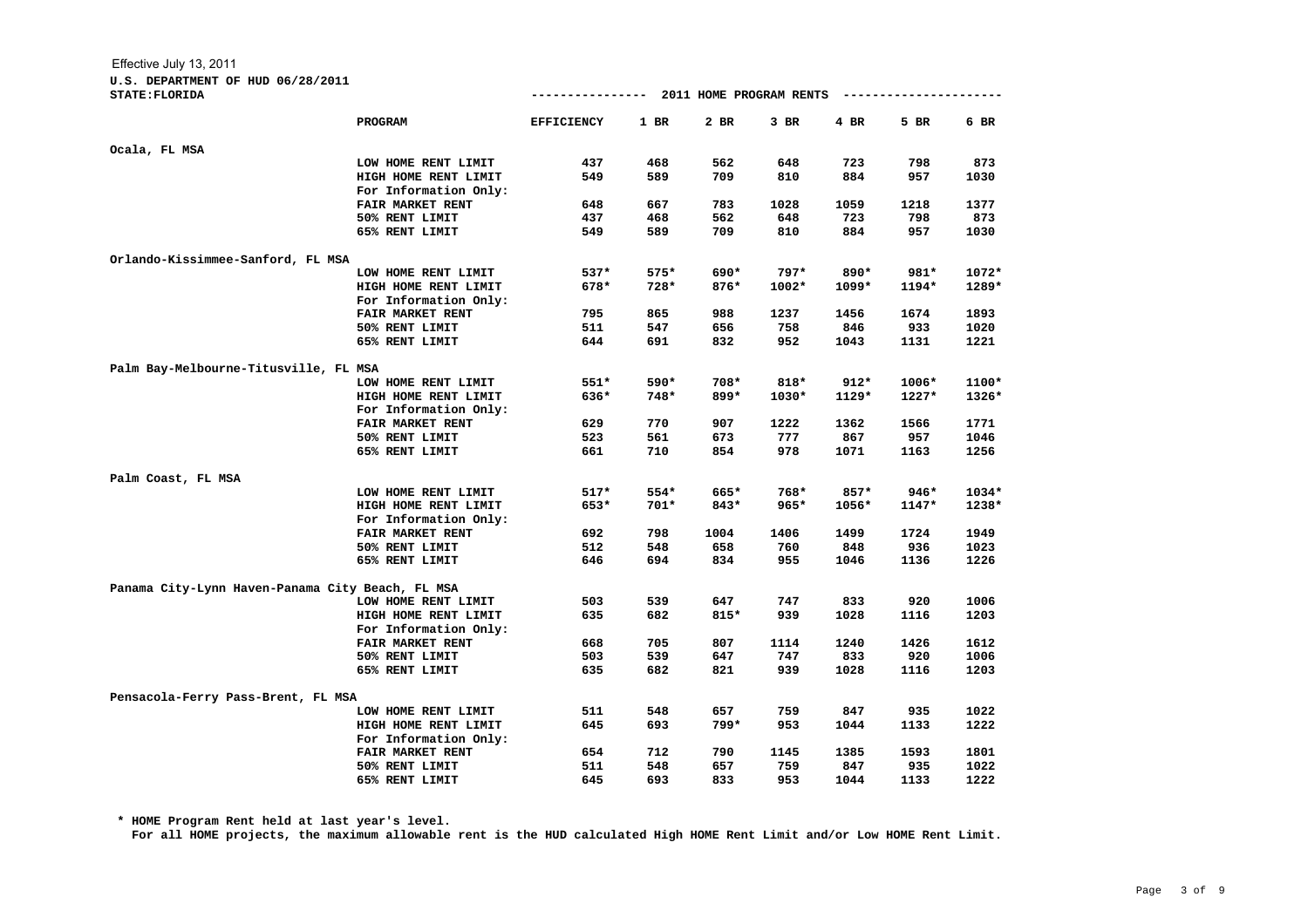## **U.S. DEPARTMENT OF HUD 06/28/2011**

| <b>STATE: FLORIDA</b>                   |                         | --------------- 2011 HOME PROGRAM RENTS |        |        |         |         | ------------------- |         |
|-----------------------------------------|-------------------------|-----------------------------------------|--------|--------|---------|---------|---------------------|---------|
|                                         | PROGRAM                 | <b>EFFICIENCY</b>                       | $1$ BR | $2$ BR | $3$ BR  | $4$ BR  | 5 BR                | 6 BR    |
| Port St. Lucie, FL MSA                  |                         |                                         |        |        |         |         |                     |         |
|                                         | LOW HOME RENT LIMIT     | $523*$                                  | 560*   | $672*$ | $777*$  | $867*$  | $956*$              | 1046*   |
|                                         | HIGH HOME RENT LIMIT    | 660*                                    | $709*$ | $852*$ | $976*$  | $1069*$ | $1161*$             | 1254*   |
|                                         | For Information Only:   |                                         |        |        |         |         |                     |         |
|                                         | FAIR MARKET RENT        | 754                                     | 756    | 958    | 1266    | 1305    | 1501                | 1697    |
|                                         | 50% RENT LIMIT          | 496                                     | 531    | 638    | 737     | 822     | 908                 | 992     |
|                                         | 65% RENT LIMIT          | 625                                     | 671    | 808    | 924     | 1011    | 1097                | 1184    |
| Punta Gorda, FL MSA                     |                         |                                         |        |        |         |         |                     |         |
|                                         | LOW HOME RENT LIMIT     | 482                                     | 516    | 620    | 716     | 800     | 882                 | 964     |
|                                         | HIGH HOME RENT LIMIT    | 608                                     | 652    | 784    | 897     | 981     | 1064                | 1147    |
|                                         | For Information Only:   |                                         |        |        |         |         |                     |         |
|                                         | FAIR MARKET RENT        | 676                                     | 708    | 918    | 1340    | 1613    | 1855                | 2097    |
|                                         | 50% RENT LIMIT          | 482                                     | 516    | 620    | 716     | 800     | 882                 | 964     |
|                                         | 65% RENT LIMIT          | 608                                     | 652    | 784    | 897     | 981     | 1064                | 1147    |
| Sebastian-Vero Beach, FL MSA            |                         |                                         |        |        |         |         |                     |         |
|                                         | LOW HOME RENT LIMIT     | $522*$                                  | 559*   | $671*$ | $775*$  | 865*    | $954*$              | $1043*$ |
|                                         | HIGH HOME RENT LIMIT    | 628*                                    | $707*$ | $851*$ | $974*$  | $1066*$ | 1158*               | 1250*   |
|                                         | For Information Only:   |                                         |        |        |         |         |                     |         |
|                                         | FAIR MARKET RENT        | 621                                     | 750    | 956    | 1190    | 1225    | 1409                | 1593    |
|                                         | 50% RENT LIMIT          | 496                                     | 531    | 638    | 737     | 822     | 908                 | 992     |
|                                         | 65% RENT LIMIT          | 625                                     | 671    | 808    | 924     | 1011    | 1097                | 1184    |
| Tallahassee, FL HUD Metro FMR Area      |                         |                                         |        |        |         |         |                     |         |
|                                         | LOW HOME RENT LIMIT     | $557*$                                  | $597*$ | $717*$ | 828*    | $923*$  | $1019*$             | $1114*$ |
|                                         | HIGH HOME RENT LIMIT    | 687*                                    | $757*$ | $911*$ | $1043*$ | $1144*$ | $1243*$             | $1343*$ |
|                                         | For Information Only:   |                                         |        |        |         |         |                     |         |
|                                         | FAIR MARKET RENT        | 680                                     | 756    | 933    | 1245    | 1281    | 1473                | 1665    |
|                                         | 50% RENT LIMIT          | 555                                     | 595    | 713    | 824     | 920     | 1015                | 1109    |
|                                         | 65% RENT LIMIT          | 701                                     | 753    | 906    | 1037    | 1138    | 1237                | 1336    |
| Wakulla County, FL HUD Metro FMR Area   |                         |                                         |        |        |         |         |                     |         |
|                                         | LOW HOME RENT LIMIT     | 523                                     | 561    | 673    | 777     | 867     | 957                 | 1046    |
|                                         | HIGH HOME RENT LIMIT    | 639                                     | 694    | 780*   | 977     | 1047    | 1162                | 1254    |
|                                         | For Information Only:   |                                         |        |        |         |         |                     |         |
|                                         | <b>FAIR MARKET RENT</b> | 639                                     | 694    | 772    | 1015    | 1047    | 1204                | 1361    |
|                                         | 50% RENT LIMIT          | 523                                     | 561    | 673    | 777     | 867     | 957                 | 1046    |
|                                         | 65% RENT LIMIT          | 660                                     | 709    | 853    | 977     | 1070    | 1162                | 1254    |
| Tampa-St. Petersburg-Clearwater, FL MSA |                         |                                         |        |        |         |         |                     |         |
|                                         | LOW HOME RENT LIMIT     | 520*                                    | 557*   | 668*   | $772*$  | 862*    | $951*$              | $1039*$ |
|                                         | HIGH HOME RENT LIMIT    | 656*                                    | $704*$ | 847*   | $970*$  | $1063*$ | 1154*               | 1245*   |
|                                         | For Information Only:   |                                         |        |        |         |         |                     |         |
|                                         | <b>FAIR MARKET RENT</b> | 714                                     | 792    | 958    | 1214    | 1466    | 1686                | 1906    |
|                                         | 50% RENT LIMIT          | 495                                     | 530    | 636    | 735     | 820     | 904                 | 988     |
|                                         | 65% RENT LIMIT          | 624                                     | 669    | 806    | 922     | 1009    | 1095                | 1180    |

**\* HOME Program Rent held at last year's level.**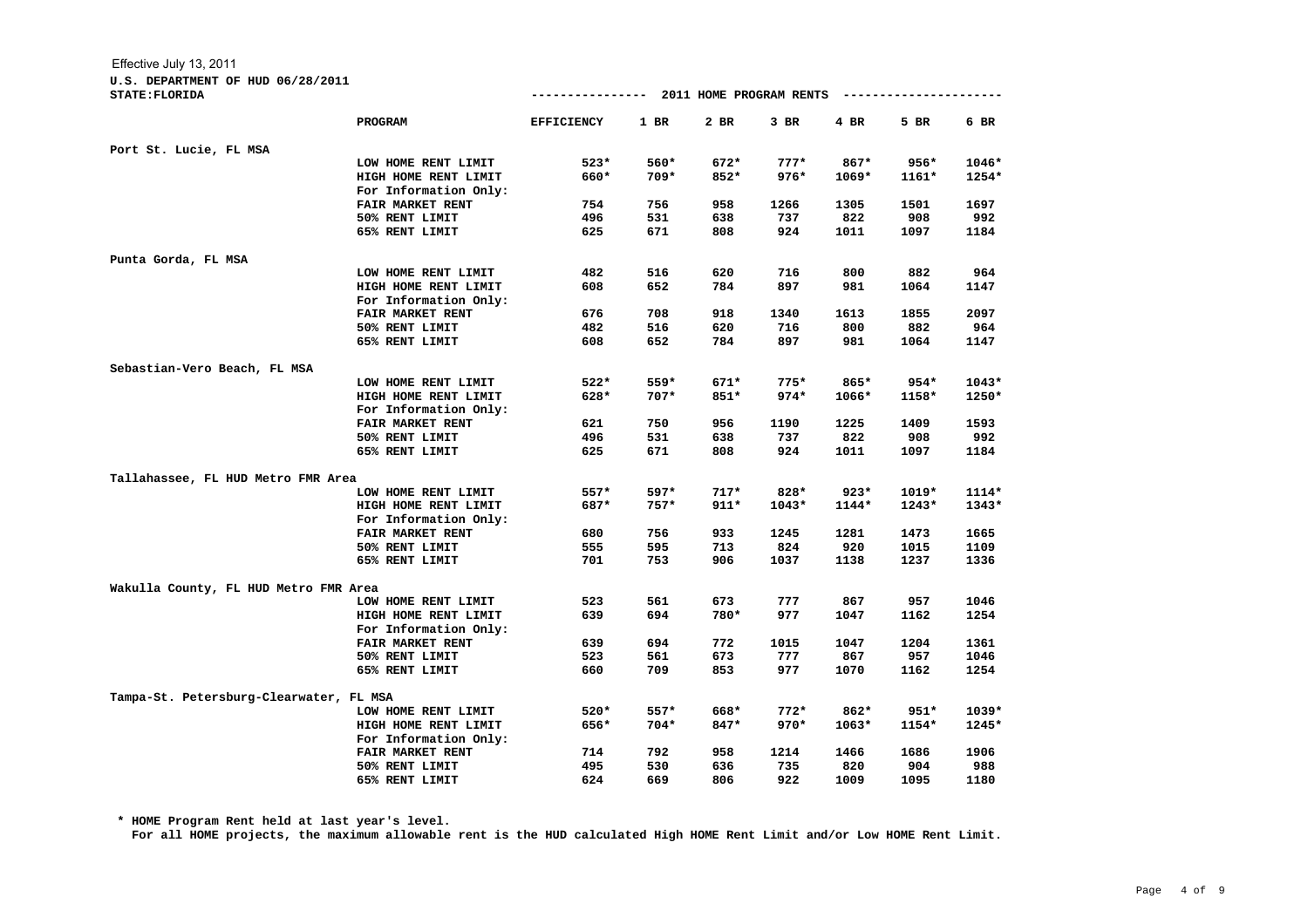**U.S. DEPARTMENT OF HUD 06/28/2011**

| STATE: FLORIDA      |                         |                   |        |        |        |        |        |        |
|---------------------|-------------------------|-------------------|--------|--------|--------|--------|--------|--------|
|                     | <b>PROGRAM</b>          | <b>EFFICIENCY</b> | $1$ BR | 2 BR   | $3$ BR | 4 BR   | 5 BR   | 6 BR   |
| Bradford County, FL |                         |                   |        |        |        |        |        |        |
|                     | LOW HOME RENT LIMIT     | 422               | 480*   | 576*   | 665*   | 742*   | $819*$ | 896*   |
|                     | HIGH HOME RENT LIMIT    | 422*              | 585*   | 649*   | 804*   | $829*$ | $953*$ | 1060*  |
|                     | For Information Only:   |                   |        |        |        |        |        |        |
|                     | <b>FAIR MARKET RENT</b> | 418               | 580    | 643    | 797    | 822    | 945    | 1069   |
|                     | 50% RENT LIMIT          | 440               | 471    | 565    | 653    | 728    | 803    | 878    |
|                     | 65% RENT LIMIT          | 553               | 593    | 713    | 815    | 890    | 963    | 1037   |
| Calhoun County, FL  |                         |                   |        |        |        |        |        |        |
|                     | LOW HOME RENT LIMIT     | $413*$            | $443*$ | $531*$ | $613*$ | 685*   | 756*   | 826*   |
|                     | HIGH HOME RENT LIMIT    | 518*              | 546*   | 654*   | 765*   | 834*   | $901*$ | $969*$ |
|                     | For Information Only:   |                   |        |        |        |        |        |        |
|                     | <b>FAIR MARKET RENT</b> | 539               | 540    | 647    | 815    | 930    | 1070   | 1209   |
|                     | 50% RENT LIMIT          | 397               | 425    | 510    | 589    | 657    | 725    | 792    |
|                     | 65% RENT LIMIT          | 496               | 533    | 642    | 732    | 798    | 861    | 925    |
| Citrus County, FL   |                         |                   |        |        |        |        |        |        |
|                     | LOW HOME RENT LIMIT     | 416               | 445    | 535    | 617    | 688    | 760    | 831    |
|                     | HIGH HOME RENT LIMIT    | 521               | 560    | 674    | 770    | 839    | 907    | 976    |
|                     | For Information Only:   |                   |        |        |        |        |        |        |
|                     | <b>FAIR MARKET RENT</b> | 577               | 627    | 694    | 1007   | 1212   | 1394   | 1576   |
|                     | 50% RENT LIMIT          | 416               | 445    | 535    | 617    | 688    | 760    | 831    |
|                     | 65% RENT LIMIT          | 521               | 560    | 674    | 770    | 839    | 907    | 976    |
| Columbia County, FL |                         |                   |        |        |        |        |        |        |
|                     | LOW HOME RENT LIMIT     | 425               | 455    | 546    | 630    | 703    | 776    | 848    |
|                     | HIGH HOME RENT LIMIT    | 508*              | 572    | 687    | 787    | 858    | 928    | 998    |
|                     | For Information Only:   |                   |        |        |        |        |        |        |
|                     | FAIR MARKET RENT        | 503               | 581    | 687    | 857    | 1205   | 1386   | 1567   |
|                     | 50% RENT LIMIT          | 425               | 455    | 546    | 630    | 703    | 776    | 848    |
|                     | 65% RENT LIMIT          | 533               | 572    | 688    | 787    | 858    | 928    | 998    |
| DeSoto County, FL   |                         |                   |        |        |        |        |        |        |
|                     | LOW HOME RENT LIMIT     | $413*$            | $443*$ | $531*$ | $613*$ | 685*   | 756*   | 826*   |
|                     | HIGH HOME RENT LIMIT    | 518*              | 556*   | 669*   | 765*   | 834*   | $901*$ | $969*$ |
|                     | For Information Only:   |                   |        |        |        |        |        |        |
|                     | FAIR MARKET RENT        | 567               | 580    | 682    | 822    | 846    | 973    | 1100   |
|                     | 50% RENT LIMIT          | 397               | 425    | 510    | 589    | 657    | 725    | 792    |
|                     | 65% RENT LIMIT          | 496               | 533    | 642    | 732    | 798    | 861    | 925    |
| Dixie County, FL    |                         |                   |        |        |        |        |        |        |
|                     | LOW HOME RENT LIMIT     | $413*$            | $443*$ | $531*$ | $613*$ | 685*   | 756*   | $826*$ |
|                     | HIGH HOME RENT LIMIT    | 492               | 533    | 596    | $734*$ | $818*$ | $901*$ | $969*$ |
|                     | For Information Only:   |                   |        |        |        |        |        |        |
|                     | <b>FAIR MARKET RENT</b> | 492               | 537    | 596    | 744    | 830    | 955    | 1079   |
|                     | 50% RENT LIMIT          | 397               | 425    | 510    | 589    | 657    | 725    | 792    |
|                     | 65% RENT LIMIT          | 496               | 533    | 642    | 732    | 798    | 861    | 925    |

**\* HOME Program Rent held at last year's level.**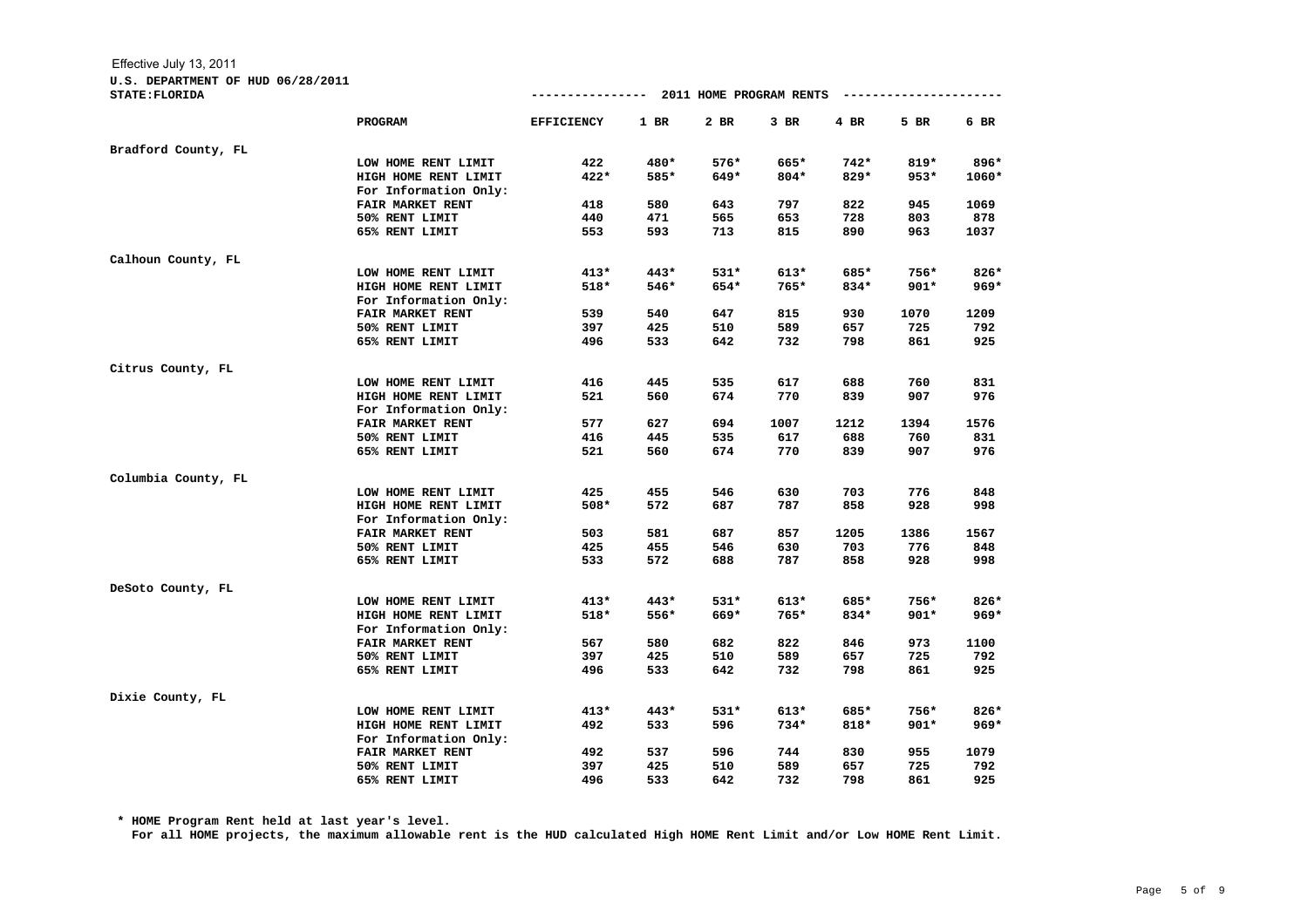**U.S. DEPARTMENT OF HUD 06/28/2011**

| STATE: FLORIDA      |                         | ---------------- 2011 HOME PROGRAM RENTS |        |        |        |        | ------------------- |        |  |  |  |
|---------------------|-------------------------|------------------------------------------|--------|--------|--------|--------|---------------------|--------|--|--|--|
|                     | PROGRAM                 | <b>EFFICIENCY</b>                        | $1$ BR | $2$ BR | $3$ BR | $4$ BR | 5 BR                | 6 BR   |  |  |  |
| Franklin County, FL |                         |                                          |        |        |        |        |                     |        |  |  |  |
|                     | LOW HOME RENT LIMIT     | 421                                      | 451    | 541    | 625    | 697    | 770                 | 841    |  |  |  |
|                     | HIGH HOME RENT LIMIT    | 528                                      | $545*$ | 654*   | 779    | 849    | 918                 | 988    |  |  |  |
|                     | For Information Only:   |                                          |        |        |        |        |                     |        |  |  |  |
|                     | FAIR MARKET RENT        | 538                                      | 540    | 647    | 815    | 927    | 1066                | 1205   |  |  |  |
|                     | 50% RENT LIMIT          | 421                                      | 451    | 541    | 625    | 697    | 770                 | 841    |  |  |  |
|                     | 65% RENT LIMIT          | 528                                      | 566    | 682    | 779    | 849    | 918                 | 988    |  |  |  |
| Glades County, FL   |                         |                                          |        |        |        |        |                     |        |  |  |  |
|                     | LOW HOME RENT LIMIT     | $413*$                                   | 443*   | $531*$ | $613*$ | 685*   | 756*                | $826*$ |  |  |  |
|                     | HIGH HOME RENT LIMIT    | $518*$                                   | 556*   | 669*   | 765*   | 834*   | $901*$              | $969*$ |  |  |  |
|                     | For Information Only:   |                                          |        |        |        |        |                     |        |  |  |  |
|                     | <b>FAIR MARKET RENT</b> | 596                                      | 635    | 722    | 882    | 941    | 1082                | 1223   |  |  |  |
|                     | 50% RENT LIMIT          | 405                                      | 433    | 520    | 600    | 670    | 739                 | 808    |  |  |  |
|                     | 65% RENT LIMIT          | 506                                      | 544    | 654    | 748    | 815    | 881                 | 946    |  |  |  |
| Gulf County, FL     |                         |                                          |        |        |        |        |                     |        |  |  |  |
|                     | LOW HOME RENT LIMIT     | 435                                      | 465    | 558    | 645    | 720    | 794                 | 868    |  |  |  |
|                     | HIGH HOME RENT LIMIT    | 539                                      | 546*   | 654*   | 805    | 879    | 951                 | 1023   |  |  |  |
|                     | For Information Only:   |                                          |        |        |        |        |                     |        |  |  |  |
|                     | FAIR MARKET RENT        | 539                                      | 540    | 647    | 815    | 930    | 1070                | 1209   |  |  |  |
|                     | 50% RENT LIMIT          | 435                                      | 465    | 558    | 645    | 720    | 794                 | 868    |  |  |  |
|                     | 65% RENT LIMIT          | 545                                      | 585    | 704    | 805    | 879    | 951                 | 1023   |  |  |  |
| Hamilton County, FL |                         |                                          |        |        |        |        |                     |        |  |  |  |
|                     | LOW HOME RENT LIMIT     | $413*$                                   | 443*   | $531*$ | $613*$ | 685*   | 756*                | 826*   |  |  |  |
|                     | HIGH HOME RENT LIMIT    | 492                                      | 533    | 596    | 734*   | 818*   | $901*$              | $969*$ |  |  |  |
|                     | For Information Only:   |                                          |        |        |        |        |                     |        |  |  |  |
|                     | FAIR MARKET RENT        | 492                                      | 537    | 596    | 744    | 830    | 955                 | 1079   |  |  |  |
|                     | 50% RENT LIMIT          | 397                                      | 425    | 510    | 589    | 657    | 725                 | 792    |  |  |  |
|                     | 65% RENT LIMIT          | 496                                      | 533    | 642    | 732    | 798    | 861                 | 925    |  |  |  |
| Hardee County, FL   |                         |                                          |        |        |        |        |                     |        |  |  |  |
|                     | LOW HOME RENT LIMIT     | $413*$                                   | 443*   | $531*$ | $613*$ | 685*   | 756*                | 826*   |  |  |  |
|                     | HIGH HOME RENT LIMIT    | 518*                                     | 556*   | 669*   | 765*   | 834*   | $901*$              | $969*$ |  |  |  |
|                     | For Information Only:   |                                          |        |        |        |        |                     |        |  |  |  |
|                     | <b>FAIR MARKET RENT</b> | 567                                      | 615    | 682    | 837    | 860    | 989                 | 1118   |  |  |  |
|                     | 50% RENT LIMIT          | 402                                      | 431    | 517    | 596    | 666    | 735                 | 803    |  |  |  |
|                     | 65% RENT LIMIT          | 503                                      | 540    | 651    | 742    | 809    | 874                 | 939    |  |  |  |
| Hendry County, FL   |                         |                                          |        |        |        |        |                     |        |  |  |  |
|                     | LOW HOME RENT LIMIT     | $413*$                                   | 443*   | $531*$ | $613*$ | 685*   | 756*                | 826*   |  |  |  |
|                     | HIGH HOME RENT LIMIT    | 518*                                     | 556*   | 669*   | 765*   | 834*   | $901*$              | $969*$ |  |  |  |
|                     | For Information Only:   |                                          |        |        |        |        |                     |        |  |  |  |
|                     | <b>FAIR MARKET RENT</b> | 542                                      | 648    | 722    | 868    | 1071   | 1232                | 1392   |  |  |  |
|                     | 50% RENT LIMIT          | 397                                      | 425    | 510    | 589    | 657    | 725                 | 792    |  |  |  |
|                     | 65% RENT LIMIT          | 496                                      | 533    | 642    | 732    | 798    | 861                 | 925    |  |  |  |

**\* HOME Program Rent held at last year's level.**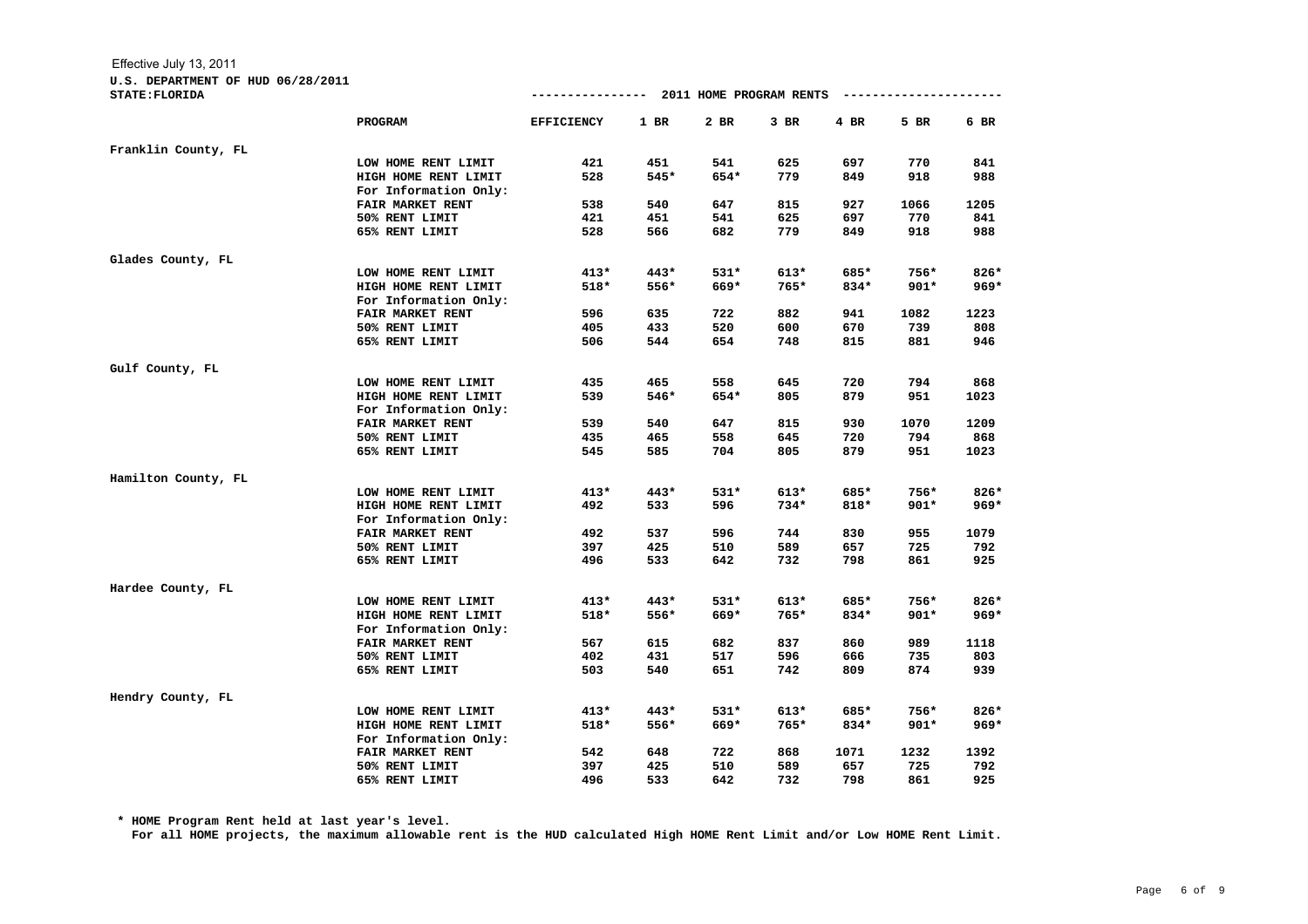## **U.S. DEPARTMENT OF HUD 06/28/2011**

| STATE: FLORIDA       |                         |                   |        |        |        |        |        |        |
|----------------------|-------------------------|-------------------|--------|--------|--------|--------|--------|--------|
|                      | <b>PROGRAM</b>          | <b>EFFICIENCY</b> | $1$ BR | 2 BR   | $3$ BR | $4$ BR | 5 BR   | 6 BR   |
| Highlands County, FL |                         |                   |        |        |        |        |        |        |
|                      | LOW HOME RENT LIMIT     | $413*$            | 443*   | $531*$ | 613*   | 685*   | 756*   | 826*   |
|                      | HIGH HOME RENT LIMIT    | 518*              | 556*   | 669*   | 765*   | 834*   | $901*$ | $969*$ |
|                      | For Information Only:   |                   |        |        |        |        |        |        |
|                      | <b>FAIR MARKET RENT</b> | 612               | 615    | 736    | 952    | 1138   | 1309   | 1479   |
|                      | 50% RENT LIMIT          | 397               | 425    | 510    | 589    | 657    | 725    | 792    |
|                      | 65% RENT LIMIT          | 496               | 533    | 642    | 732    | 798    | 861    | 925    |
| Holmes County, FL    |                         |                   |        |        |        |        |        |        |
|                      | LOW HOME RENT LIMIT     | $413*$            | 443*   | $531*$ | 613*   | 685*   | 756*   | $826*$ |
|                      | HIGH HOME RENT LIMIT    | 518*              | 552*   | 626*   | 765*   | 834*   | $901*$ | $969*$ |
|                      | For Information Only:   |                   |        |        |        |        |        |        |
|                      | FAIR MARKET RENT        | 514               | 546    | 620    | 807    | 847    | 974    | 1101   |
|                      | 50% RENT LIMIT          | 397               | 425    | 510    | 589    | 657    | 725    | 792    |
|                      | 65% RENT LIMIT          | 496               | 533    | 642    | 732    | 798    | 861    | 925    |
| Jackson County, FL   |                         |                   |        |        |        |        |        |        |
|                      | LOW HOME RENT LIMIT     | 417               | 455    | 546    | 630    | 703    | 776    | 848    |
|                      | HIGH HOME RENT LIMIT    | 417               | 535    | 596    | 738    | 858    | 928    | 998    |
|                      | For Information Only:   |                   |        |        |        |        |        |        |
|                      | <b>FAIR MARKET RENT</b> | 417               | 535    | 596    | 738    | 861    | 990    | 1119   |
|                      | 50% RENT LIMIT          | 425               | 455    | 546    | 630    | 703    | 776    | 848    |
|                      | 65% RENT LIMIT          | 533               | 572    | 688    | 787    | 858    | 928    | 998    |
| Lafayette County, FL |                         |                   |        |        |        |        |        |        |
|                      | LOW HOME RENT LIMIT     | 433               | 464    | 557    | 643    | 718    | 792    | 866    |
|                      | HIGH HOME RENT LIMIT    | 492               | 537    | 596    | 744    | 830    | 949    | 1021   |
|                      | For Information Only:   |                   |        |        |        |        |        |        |
|                      | FAIR MARKET RENT        | 492               | 537    | 596    | 744    | 830    | 955    | 1079   |
|                      | 50% RENT LIMIT          | 433               | 464    | 557    | 643    | 718    | 792    | 866    |
|                      | 65% RENT LIMIT          | 544               | 584    | 703    | 804    | 878    | 949    | 1021   |
| Levy County, FL      |                         |                   |        |        |        |        |        |        |
|                      | LOW HOME RENT LIMIT     | $413*$            | $443*$ | $531*$ | $613*$ | 685*   | 756*   | $826*$ |
|                      | HIGH HOME RENT LIMIT    | $507*$            | 543*   | $611*$ | $765*$ | $803*$ | $901*$ | $969*$ |
|                      | For Information Only:   |                   |        |        |        |        |        |        |
|                      | FAIR MARKET RENT        | 501               | 537    | 604    | 771    | 794    | 913    | 1032   |
|                      | 50% RENT LIMIT          | 397               | 425    | 510    | 589    | 657    | 725    | 792    |
|                      | 65% RENT LIMIT          | 496               | 533    | 642    | 732    | 798    | 861    | 925    |
| Liberty County, FL   |                         |                   |        |        |        |        |        |        |
|                      | LOW HOME RENT LIMIT     | 433               | 464    | 557    | 643    | 718    | 792    | 866    |
|                      | HIGH HOME RENT LIMIT    | 539               | 546*   | 654*   | 804    | 878    | 949    | 1021   |
|                      | For Information Only:   |                   |        |        |        |        |        |        |
|                      | FAIR MARKET RENT        | 539               | 540    | 647    | 815    | 930    | 1070   | 1209   |
|                      | 50% RENT LIMIT          | 433               | 464    | 557    | 643    | 718    | 792    | 866    |
|                      | 65% RENT LIMIT          | 544               | 584    | 703    | 804    | 878    | 949    | 1021   |

**\* HOME Program Rent held at last year's level.**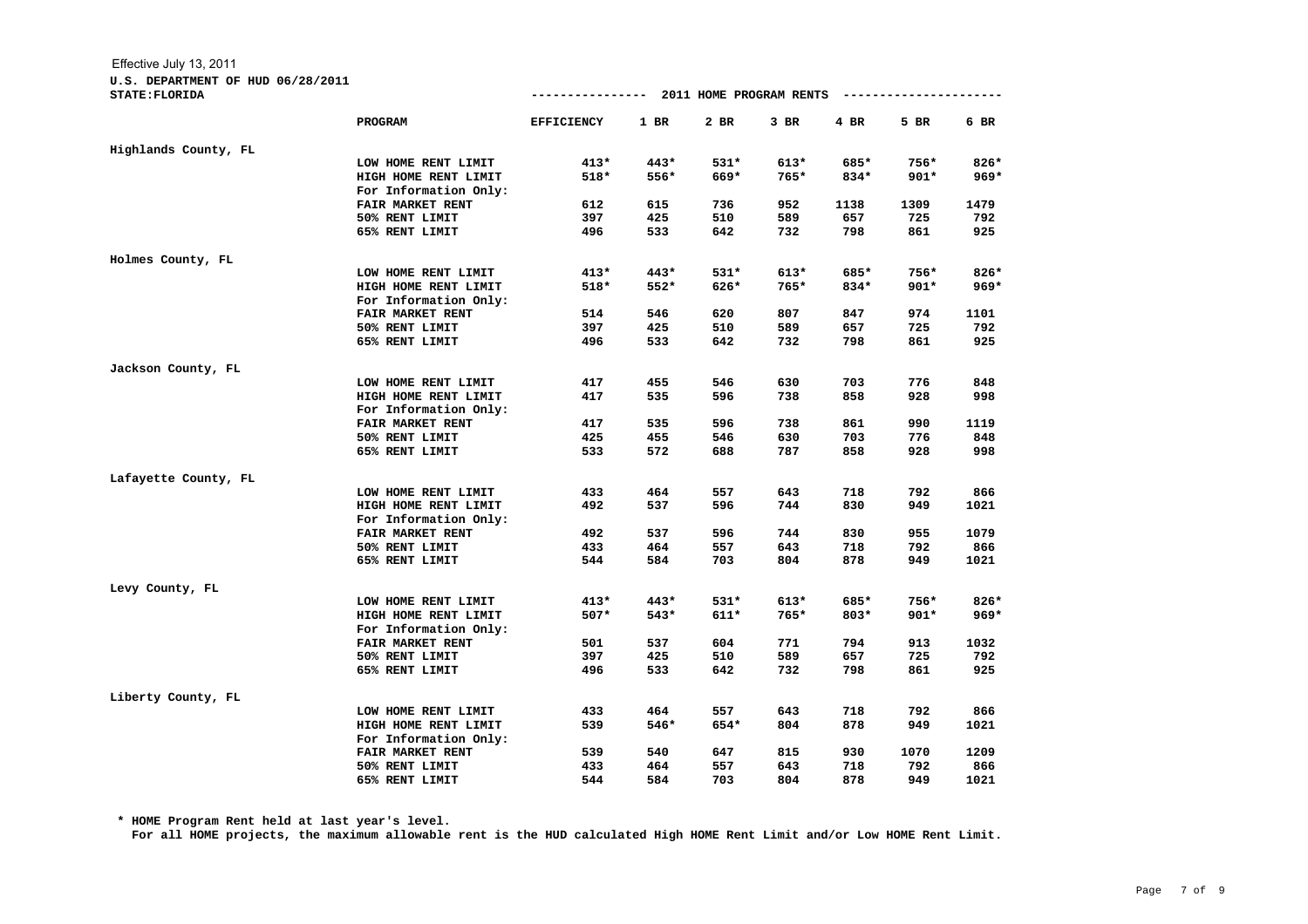**U.S. DEPARTMENT OF HUD 06/28/2011**

| STATE: FLORIDA        |                         |                   |        |         |        |         |         |        |
|-----------------------|-------------------------|-------------------|--------|---------|--------|---------|---------|--------|
|                       | <b>PROGRAM</b>          | <b>EFFICIENCY</b> | $1$ BR | 2 BR    | $3$ BR | $4$ BR  | 5 BR    | 6 BR   |
| Madison County, FL    |                         |                   |        |         |        |         |         |        |
|                       | LOW HOME RENT LIMIT     | $413*$            | 443*   | $531*$  | 613*   | 685*    | 756*    | 826*   |
|                       | HIGH HOME RENT LIMIT    | 518*              | 546*   | 654*    | 765*   | 834*    | $901*$  | $969*$ |
|                       | For Information Only:   |                   |        |         |        |         |         |        |
|                       | <b>FAIR MARKET RENT</b> | 539               | 540    | 647     | 815    | 930     | 1070    | 1209   |
|                       | 50% RENT LIMIT          | 397               | 425    | 510     | 589    | 657     | 725     | 792    |
|                       | 65% RENT LIMIT          | 496               | 533    | 642     | 732    | 798     | 861     | 925    |
| Monroe County, FL     |                         |                   |        |         |        |         |         |        |
|                       | LOW HOME RENT LIMIT     | 691*              | $740*$ | 888*    | 1026*  | 1145*   | $1263*$ | 1380*  |
|                       | HIGH HOME RENT LIMIT    | 879*              | 943*   | $1133*$ | 1300*  | $1431*$ | 1561*   | 1690*  |
|                       | For Information Only:   |                   |        |         |        |         |         |        |
|                       | FAIR MARKET RENT        | 900               | 1096   | 1350    | 1964   | 2103    | 2418    | 2734   |
|                       | 50% RENT LIMIT          | 688               | 738    | 886     | 1023   | 1141    | 1259    | 1377   |
|                       | 65% RENT LIMIT          | 876               | 940    | 1129    | 1296   | 1426    | 1556    | 1684   |
| Okeechobee County, FL |                         |                   |        |         |        |         |         |        |
|                       | LOW HOME RENT LIMIT     | $413*$            | 443*   | $531*$  | $613*$ | 685*    | 756*    | $826*$ |
|                       | HIGH HOME RENT LIMIT    | 518*              | 556*   | 669*    | 765*   | 834*    | $901*$  | $969*$ |
|                       | For Information Only:   |                   |        |         |        |         |         |        |
|                       | FAIR MARKET RENT        | 609               | 631    | 734     | 989    | 1018    | 1171    | 1323   |
|                       | 50% RENT LIMIT          | 397               | 425    | 510     | 589    | 657     | 725     | 792    |
|                       | 65% RENT LIMIT          | 496               | 533    | 642     | 732    | 798     | 861     | 925    |
| Putnam County, FL     |                         |                   |        |         |        |         |         |        |
|                       | LOW HOME RENT LIMIT     | $413*$            | 443*   | $531*$  | $613*$ | 685*    | 756*    | 826*   |
|                       | HIGH HOME RENT LIMIT    | $515*$            | 556*   | 620*    | $744*$ | 766*    | 881*    | $969*$ |
|                       | For Information Only:   |                   |        |         |        |         |         |        |
|                       | FAIR MARKET RENT        | 510               | 553    | 614     | 737    | 759     | 873     | 987    |
|                       | 50% RENT LIMIT          | 397               | 425    | 510     | 589    | 657     | 725     | 792    |
|                       | 65% RENT LIMIT          | 496               | 533    | 642     | 732    | 798     | 861     | 925    |
| Sumter County, FL     |                         |                   |        |         |        |         |         |        |
|                       | LOW HOME RENT LIMIT     | 436               | 467    | 561     | 647    | 722     | 797     | 871    |
|                       | HIGH HOME RENT LIMIT    | 493               | 536    | 596     | 783    | 881     | 954     | 1026   |
|                       | For Information Only:   |                   |        |         |        |         |         |        |
|                       | FAIR MARKET RENT        | 493               | 536    | 596     | 783    | 1047    | 1204    | 1361   |
|                       | 50% RENT LIMIT          | 436               | 467    | 561     | 647    | 722     | 797     | 871    |
|                       | 65% RENT LIMIT          | 546               | 587    | 707     | 807    | 881     | 954     | 1026   |
| Suwannee County, FL   |                         |                   |        |         |        |         |         |        |
|                       | LOW HOME RENT LIMIT     | 395               | $443*$ | $531*$  | $613*$ | 685*    | 756*    | $826*$ |
|                       | HIGH HOME RENT LIMIT    | 395               | 537    | 596     | $741*$ | $812*$  | $901*$  | $969*$ |
|                       | For Information Only:   |                   |        |         |        |         |         |        |
|                       | FAIR MARKET RENT        | 395               | 538    | 596     | 751    | 823     | 946     | 1070   |
|                       | 50% RENT LIMIT          | 400               | 428    | 513     | 593    | 661     | 730     | 798    |
|                       | 65% RENT LIMIT          | 500               | 537    | 646     | 737    | 803     | 867     | 932    |

**\* HOME Program Rent held at last year's level.**